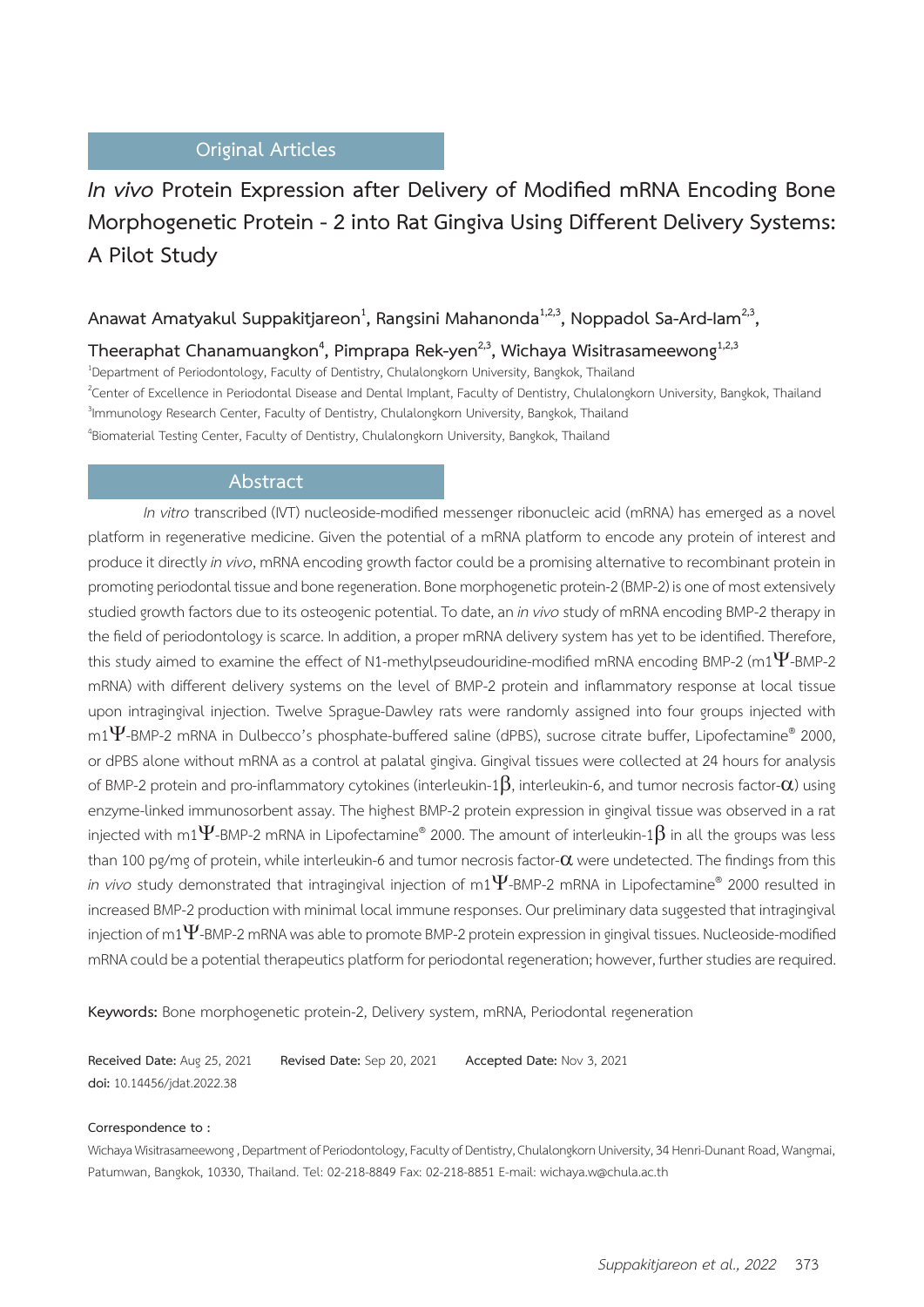## **Introduction**

Periodontitis is a chronic inflammatory disease resulting from the host response against bacterial plaque and its components, which can be modified by genetic and environmental factors. The disease is characterized by destruction of periodontium including gingiva, periodontal ligament, cementum and alveolar bone. Alveolar bone resorption, a hallmark of periodontitis, can eventually lead to tooth loss in severe cases.<sup>1</sup> The aims of periodontal treatment are not only to eliminate inflammation and infection, but also to regenerate structures and function of the destructed periodontal tissues. Periodontal regenerative therapy is, therefore, the treatment of choice whenever possible. However, the treatment outcome of current approaches including guided tissue regeneration (GTR) and guided bone regeneration (GBR) with available biomaterials is limited.<sup>2,3</sup> Studies have identified various factors affecting the treatment outcomes. Although satisfied results have been clinically demonstrated in some cases, complete periodontal regeneration is rarely obtained histologically.2 The use of biological proteins, such as enamel matrix derivative (EMD), recombinant human platelet-derived growth factor (rhPDGF) and recombinant human bone morphogenetic protein (rhBMP), have been investigated to achieve periodontal tissue regeneration.<sup>4</sup>

Bone morphogenetic protein-2 (BMP-2) has gained interest in the field of periodontology due to its osteogenic potential. It was demonstrated that BMP-2 has an ability to stimulate intramembranous bone formation without an endochondral intermediate $^5$ , and also cementogenesis. $^6$ The stimulatory effect of BMP-2 on periodontal ligament (PDL) formation is, however, controversial.<sup>5,7</sup> Nevertheless, early studies on animals have suggested the potential of BMPs in enhancing periodontal regeneration.<sup>7</sup> Clinically, the therapeutic use of recombinant human BMP-2 (rhBMP-2) was approved by the U.S. Food and Drug Administration (FDA) and the products are commercially available. However, clinical outcomes regarding the use of rhBMP-2 are inconsistent. This is probably due to its short half-life *in vivo.* In addition, similar to other therapeutic proteins, information on dosage and long-term effects of rhBMP-2 is still lacking.<sup>4,8</sup>

Gene therapy is, therefore, in the spotlight as an alternative to therapeutic proteins.<sup>9</sup> Messenger ribonucleic acid (mRNA)-based therapy, in comparison to deoxyribonucleic acid (DNA)-based therapy, overcomes the need for nuclear localization and does not integrate into the host chromosomes. Additionally, the use of mRNA is safer since mRNA translation is transient and sustained for a short period of time before completely degraded through physiologic pathways.<sup>10</sup> The major limitations of mRNA in aspects of immunogenicity and instability were overcome by incorporating modified nucleosides in mRNA and using appropriate delivery systems.<sup>11</sup> The incorporation of N1-methylpseudouridine  $(m1\Psi)$  outperformed other modifications in terms of high translational capacity and reduced innate immune responses among the other modifications studied.<sup>12</sup> The use of lipid encapsulation as a carrier could improve mRNA stability by ensuring protection from extracellular RNase degradation while also facilitating the cellular uptake of mRNA and subsequently endosomal escape.<sup>13</sup> In this regard, lipids and lipid-like materials, such as lipofectamine, have been used for mRNA delivery both *in vitro* and *in vivo* studies. They could provide successful mRNA transfection and protein production in multiple cell types, including fibroblasts and other periosteal cells.<sup>14,15</sup> Besides lipids, sucrose citrate buffer has also been investigated and satisfying results have been reported.16-18 Promising results of mRNA technology from multiple preclinical studies in the field of tissue regeneration<sup>19-24</sup>, mRNA encoding vascular endothelial growth factor A (VEGF-A) have now been under clinical trials, aiming to develop regenerative therapies for the treatment of cardiometabolic diseases.25,26 Nevertheless, the use of nucleoside modified mRNA has never been investigated in the field of periodontal tissue regeneration.

Taking the potential of mRNA-based therapy into account, a mRNA encoding specific growth factor could be a promising alternative for regenerative periodontal therapy. Our research team has developed nucleoside-modified mRNA encoding BMP-2 and successfully demonstrated its transfection and expression into target cells *in vitro*. It was hypothesized that this nucleoside–modified mRNA encoding BMP-2 could be delivered into gingiva and translated into protein *in vivo.* Therefore, in this study, it was proposed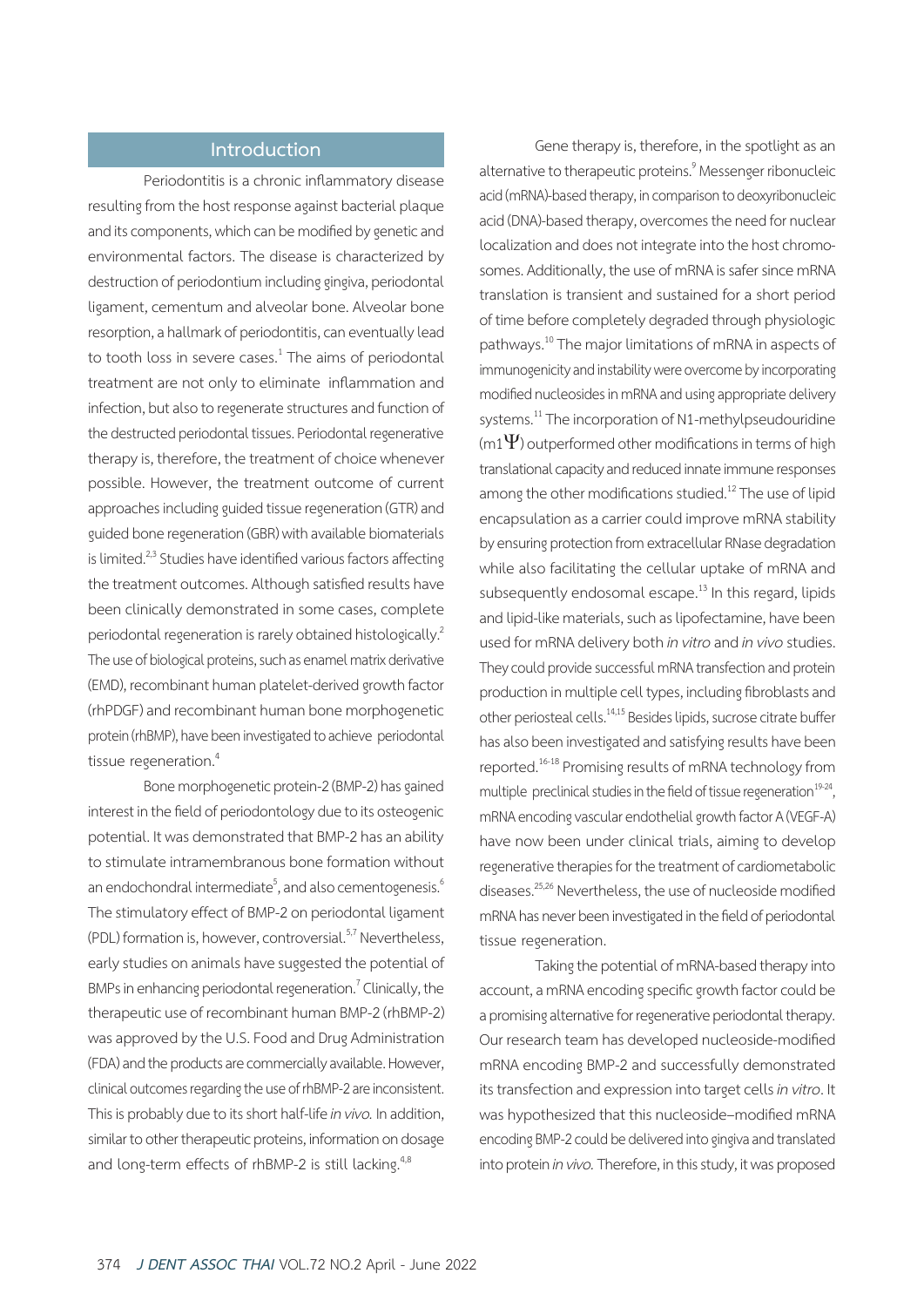to investigate the effect of local delivery of m1 $\Psi$ -BMP-2 mRNA on BMP-2 protein expression and inflammatory response in gingiva. Two different delivery systems including sucrose citrate buffer and Lipofectamine® 2000 were tested.

## **Materials and methods**

#### **Construction of modified mRNA encoding BMP-2**

Nucleotide sequences of human BMP-2 were designed by Prof. Rangsini Mahanonda and her team. In collaboration, the synthesis of N1-methylpseudouridine modified mRNA was kindly provided by Dr. Norbert Pardi from University of Pennsylvania.<sup>27</sup>

#### **Animals**

Animal care and use protocol and ethical approval were obtained from the Institute of Animal Care and Use Committee of the Faculty of Tropical Medicine, Mahidol University (FTM-IACUC) and the Ethics committee of the Faculty of Dentistry, Chulalongkorn University. Wild-type Sprague-Dawley male rats, aged 6-weeks-old, were purchased from Nomura Siam International Co., Ltd. (Bangkok, Thailand) and were adopted in conventional animal housing with a 12-h light-dark cycle at constant temperature for one week before beginning the experiment. The number of rats per group was three (based on a previous study).<sup>28</sup> **Delivery of mRNA encoding BMP-2 with sucrose citrate buffer or Lipofectamine® 2000 into rat gingiva**

Animals were anaesthetized with sodium pentobarbital (50 mg/kg body weight). Animals were randomly assigned into four groups (N = 3 rats/group) using different delivery systems: 1) m1 $\Psi$ -BMP-2 mRNA in Dulbecco's phosphate-buffered saline (dPBS) 2) m1 $\Psi$ -BMP-2 mRNA in sucrose citrate buffer 3) m1 $\Psi$ -BMP-2 mRNA complexed with Lipofectamine $^{\circ\!\!\!\!} 2000$  (Invitrogen $^{\!\!\!\top\!\!\!\! M}$ ) according to the manufacturer's instructions, and 4) dPBS alone without  $m1\Psi$ -BMP-2 mRNA as a negative control.

The 30 µg of m1 $\Psi$ -BMP-2 mRNA was prepared in dPBS, sucrose citrate buffer or Lipofectamine® 2000. All rats received an intragingival injection of the solution of m1 $\Psi$ -BMP-2 mRNA with different carriers at the tissue

on the palatal side, using needle gauge 31 under the loupe magnification. The injection was performed at six sites (Fig. 1A) with the volume of 6 µl solution, which contains 5 µg m1 $\Psi$ -BMP-2 mRNA, per site. A total volume of 36 µl solution was given to each rat.

## **Preparation of gingival tissue homogenates and measurement of protein expression** *in vivo*

For analysis, the rats were sacrificed at 24-hr post-injection. Palatal gingival tissues were collected by #15C blade (Fig. 1B). The gingival tissues were weighed and homogenized with a Dounce glass homogenizer in phosphate-buffered saline (PBS) supplemented with 0.05% Tween-20, phenylmethyl sulfonyl fluoride (1 mmol/L; Sigma, St. Louis, MO, USA), and protease inhibitor cocktail (Sigma, St. Louis, MO, USA).<sup>29</sup> The homogenates were centrifuged, and the supernatants were collected for further protein analysis.

The total protein in tissue homogenates were measured using a BCA protein assay kit (Pierce™ BCA Protein Assay; Thermo scientific, Co., Ltd., Rockford, IL USA). The production of human BMP-2 protein and proinflammatory cytokines including rat interleukin-1 $\beta$ (IL-1 $\beta$ ), rat tumor necrosis factor- $\alpha$  (TNF- $\alpha$ ), and rat interleukin-6 (IL-6) were determined by commercially available enzyme-linked immunosorbent assay (ELISA) kits (Quantikine® ELISA; R&D Systems, Inc., Minneapolis, MN, USA). The ELISA kits were performed according to the manufacturer's protocols. The results were presented as the amount of interested growth factor or proinflammatory cytokines per total protein.

#### **Statistical analysis**

The statistical software SPSS version 17.0 (SPSS Inc., Chicago, IL, USA) was used for data analysis. Normal distribution of data was evaluated by the Shapiro-Wilk normality test. The non-parametric Kruskal-Wallis test with Dunn's correction (followed by pairwise comparisons) was performed between groups and multiple groups comparisons, respectively. For all statistical analysis, a p-value less than 0.05 was considered statistically significant.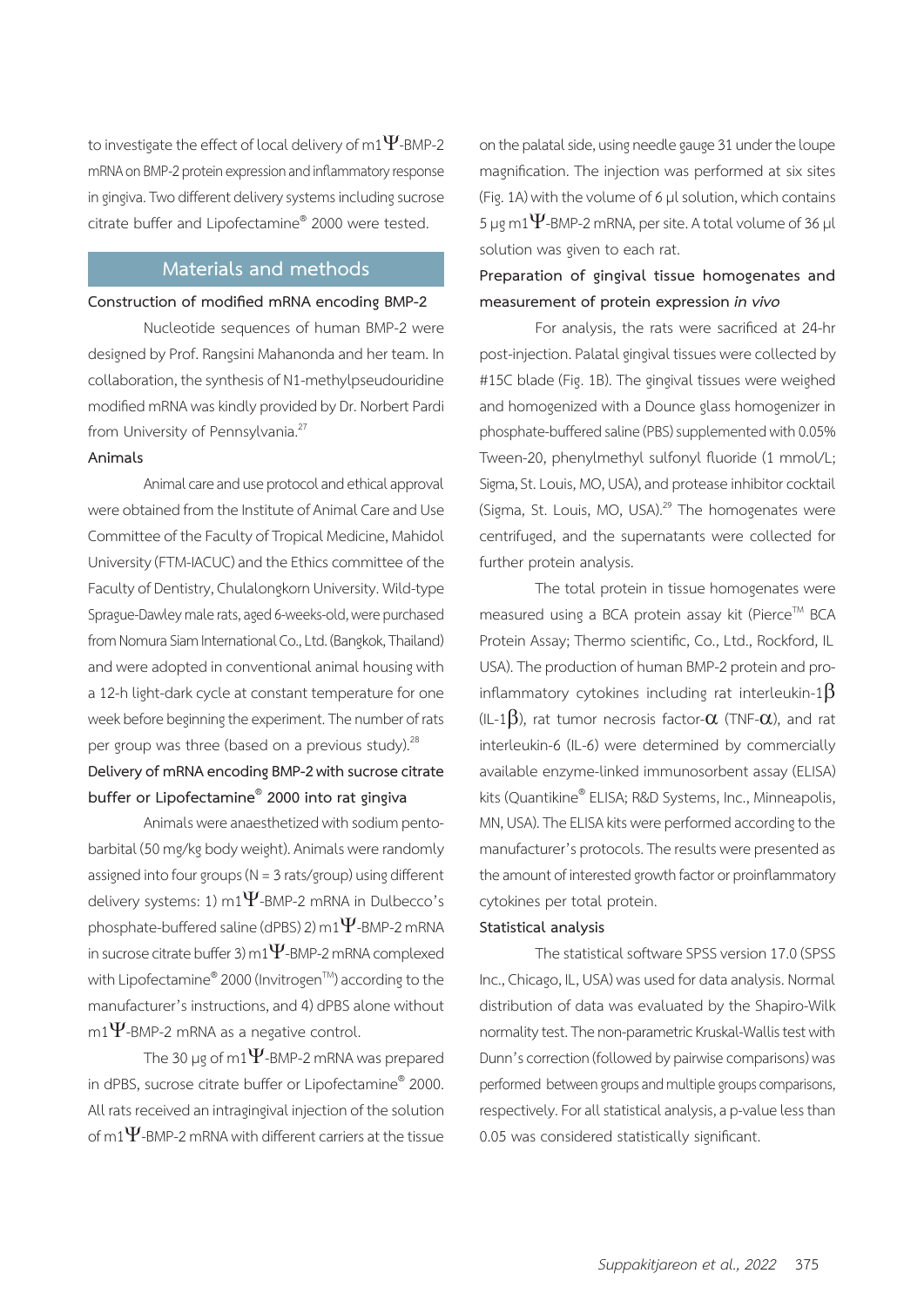

Figure 1 Diagram of rat maxillary teeth: Gingival injection was performed 6 sites per rat. (A) Black dot indicated site for gingival injection.  *(B) Green line outlined the part of palatal gingiva that was collected*

## **Results**

Mean BMP-2 protein levels in the sites injected with m1 $\Psi$ -BMP-2 mRNA regardless of the delivery system were significantly elevated after administration, compared with dPBS alone (*p*<0.05). The baseline level of BMP-2 protein in rat gingival tissues was very low and unable to be detected. The highest BMP-2 protein expression in gingival tissue was observed in a rat injected with m1 $\Psi$ -BMP-2 mRNA in Lipofectamine® 2000 (499.46 ± 108.61 pg/mg), followed by dPBS (308.62  $\pm$  27.81 pg/mg) and sucrose citrate buffer (139.22 ± 125.85 pg/mg). However, only Lipofectamine®

2000 and sucrose citrate buffer showed a statistically significant difference among the three delivery systems (*p*<0.05) (Fig. 2A).

Furthermore, the effects of intragingival injection of m1 $\Psi$ -BMP-2 mRNA on the gingival levels of IL-1 $\beta$ , TNF- $\alpha$ and IL-6 was also evaluated. There was no statistically significant difference in gingival levels of IL-1 $\beta$ , TNF- $\alpha$  and IL-6 among the groups. In all the groups, the amount of IL-1 $\beta$  was less than 100 pg/mg of total protein (Fig. 2B). Neither TNF-α nor IL-6 was detected. Data was not shown.



Figure 2 In vivo production of (A) BMP-2 protein and (B) IL-1 $\Psi$  in rat gingiva at 24 hours after intragingival injection with dPBS alone and m1 $\beta$ -BMP-2 mRNA in different delivery systems. Data shown are mean  $\pm$  SE (n=3, each dot represents the data of  *each rat, # significantly different compared to dPBS alone, \* significant difference) (ND = not detected)*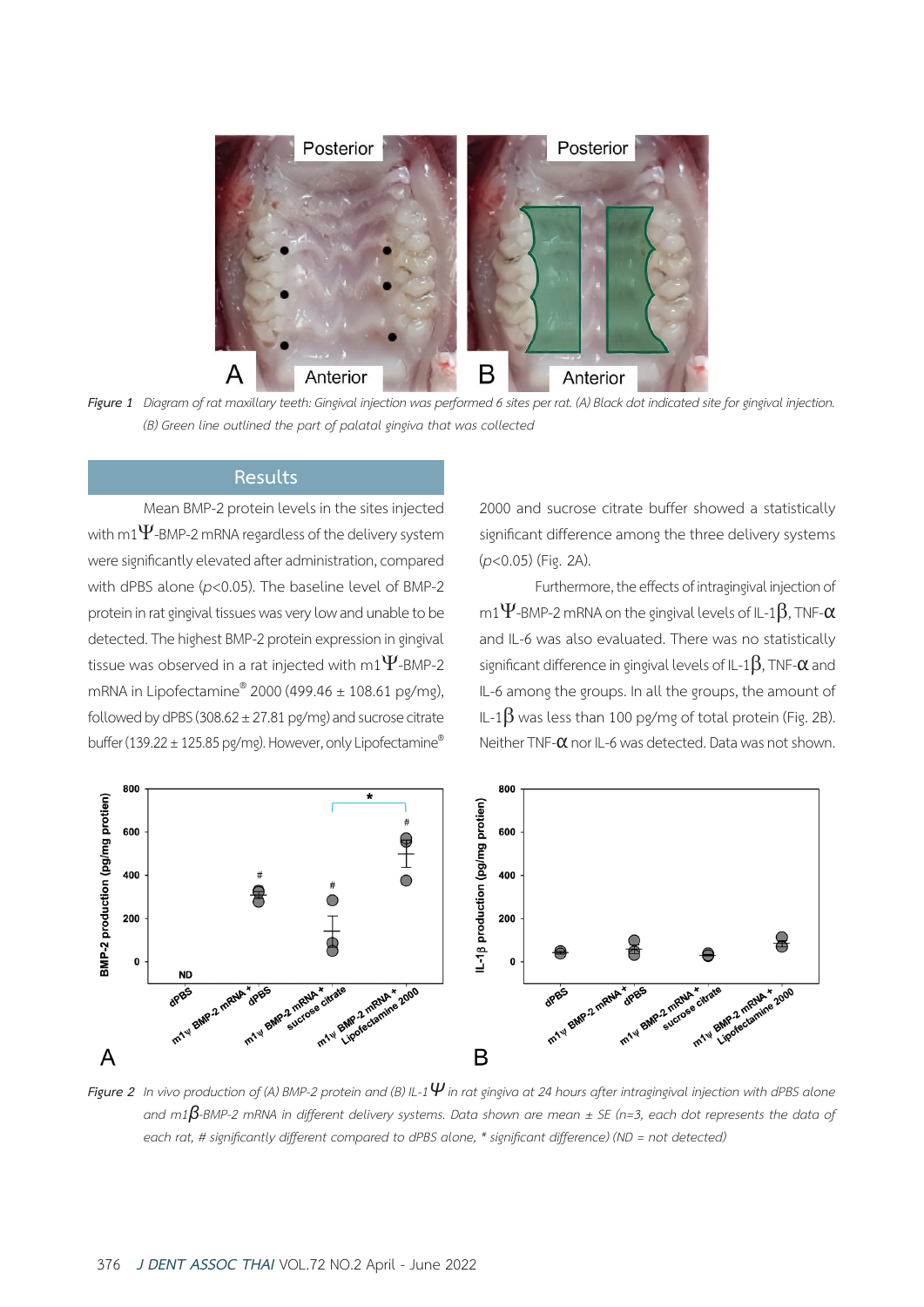### **Discussion**

This is the first study demonstrated the *in vivo*  expression of translated human BMP-2 upon intragingival injection with m1 $\Psi$ -BMP-2 mRNA. Superior protein level was observed when Lipofectamine® 2000 was used as a delivery system compared to sucrose citrate buffer and dPBS. The higher level of BMP-2 protein expression is probably due to lipid encapsulation that could promote mRNA stability, cellular uptake and prevent mRNA degradation by serum endonuclease.<sup>30</sup> In addition, low immunogenicity of m1 $\Psi$ -BMP-2 mRNA complexed with Lipofectamine® 2000 was demonstrated, as the amount of IL-1 $\beta$  was low and no measurable increase of TNF-α and IL-6 was detected. The larger number of protein samples could possibly increase the sensitivity of ELISA. However, the gingival tissues harvested from the rat were limited. Further investigations, such as a PCR assay, could be performed in order to determine the precise amount of pro-inflammatory cytokines production. These findings are in line with our previous *in vitro* study in human periodontal ligament cells (hPDL). When hPDL cells were transfected with m1 $\Psi$ -BMP-2 mRNA in Lipofectamine® 2000, the extracellular concentration of BMP-2 in supernatants collected from the transfected cells was higher compared to cells transfected with Lipofectamine® 2000 alone without an effect on cell viability.<sup>31</sup> Although the lipid-based delivery systems offer an efficient vehicle for mRNA delivery, toxicity regarding their use has been reported. Intracardiac delivery of mRNA with Lipofectamine® possibly increases apoptosis in cardiac cells around the injected site *in vivo* as compared to naked mRNA and mRNA in sucrose citrate buffer.<sup>16</sup> Additional experiments might be needed to verify the toxicity of Lipofectamine® 2000 when delivered intragingivally.

Few studies suggested that mRNA could be effectively delivered without the need for lipid carriers.<sup>16,18</sup> Sultana and colleague reported that intracardiac injection of modified mRNA encoding VEGF-A in sucrose citrate buffer in mice resulted in the highest protein translation when compared to other methods including lipid carrier.<sup>16</sup> Nevertheless, our results were in contrast to previous studies. We found that the level of human BMP-2 protein from m1 $\Psi$ -BMP-2 mRNA prepared in sucrose citrate buffer was not statistically different from the control. It is possible that the delivery of mRNA into different target tissues resulted in different patterns of translated protein expression. Therefore, more studies are required in order to identify the most efficient mRNA delivery systems that are both safe and lead to high protein production in gingival tissues.

mRNA technology could undoubtedly be a novel treatment platform for periodontal regeneration. In comparison to recombinant proteins, mRNAs is more stable, has a lower immunogenicity, a longer half-life, and lower production cost.<sup>32</sup> Furthermore, recombinant proteins could stimulate host immune responses, leading to rapid degradation and, thus, will need repetitive administration. Hence, the future direction in development of this mRNA therapeutic platform for periodontal treatment should focus on its pharmacokinetic. The kinetic properties of protein in terms of the duration of action and extent of production can be further investigated in order to optimize proper delivery systems to create a sustainable protein expression and to avoid possible complications. Moreover, mRNA technology should be tested in larger sample sizes to obtain essential information regarding the efficacy and safety of mRNA therapeutic platforms before being used in clinical trials.

## **Conclusion**

This *in vivo* study has demonstrated the possibility of using intragingival injection of m1 $\Psi$ -BMP-2 mRNA to induce human BMP-2 proteins production in rat gingival tissue without stimulation local tissue inflammation. In comparison with sucrose citrate buffer and dPBS, m1 $\Psi$ -BMP-2 mRNA complexed with Lipofectamine® 2000 resulted in the highest amount of translated human BMP-2 protein expression. These preliminary data suggest the potential application of the IVT nucleoside-modified mRNA as a novel therapeutics platform for periodontal tissue regeneration. However, further studies with larger sample size are required.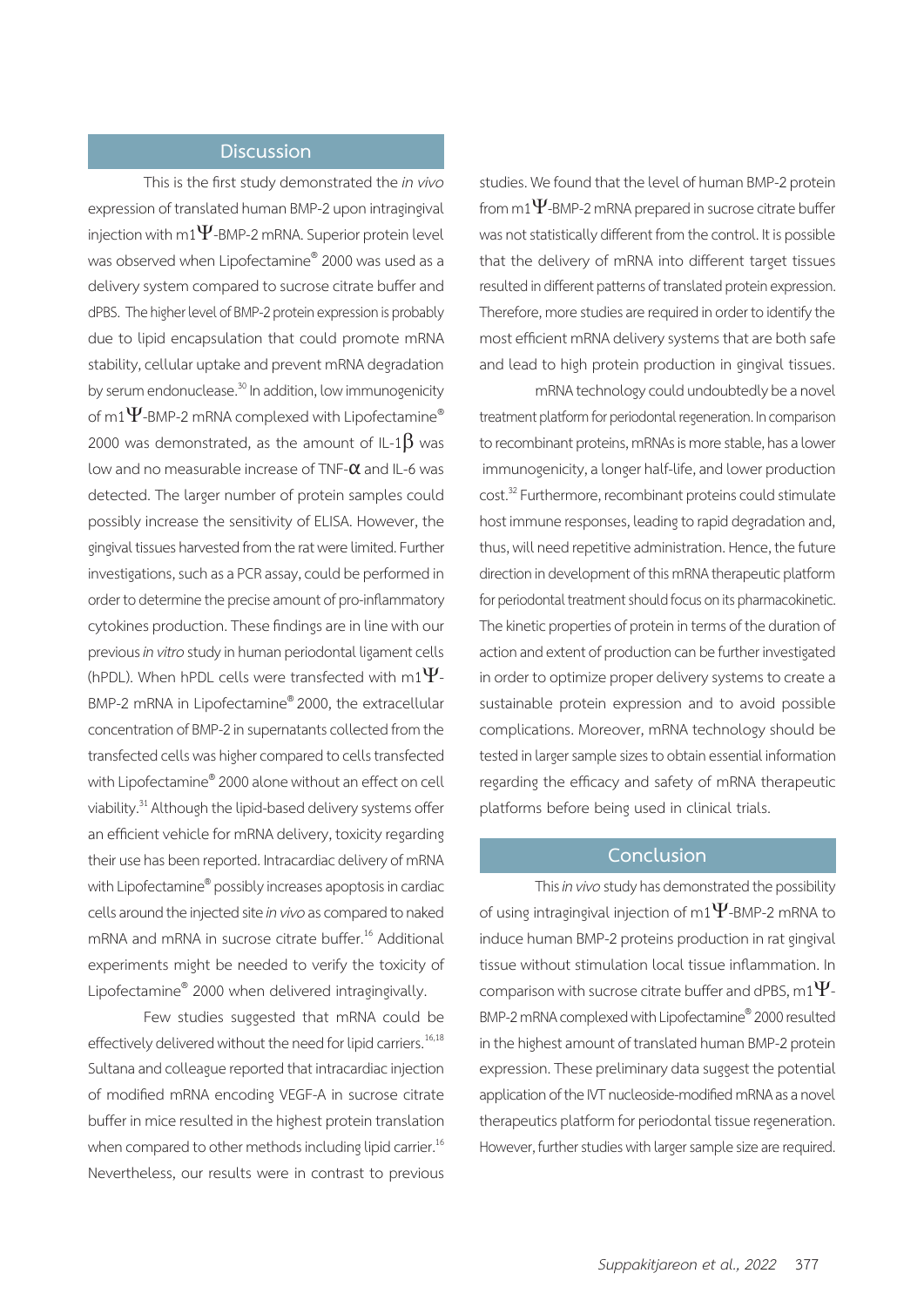## **Acknowledgements**

This study was supported by the Program Management Unit for Human Resources & Institutional Development, Research and Innovation - CU (B05F630075), Thailand Science Research and Innovation (DIG6280002), Chulalongkorn Academic Advancement into Its 2<sup>nd</sup> Century Project and Grants for Development of New Faculty Staff, Ratchadaphiseksomphot Endowment Fund.

#### **References**

1. Kornman KS. Mapping the pathogenesis of periodontitis: a new look. *J Periodontol* 2008;79(8S):1560-8.

2. Sculean A, Nikolidakis D, Nikou G, Ivanovic A, Chapple IL, Stavropoulos A. Biomaterials for promoting periodontal regeneration in human intrabony defects: a systematic review. *Periodontol 2000*  2015;68(1):182-216.

3. Jepsen S, Schwarz F, Cordaro L, Derks J, Hämmerle CH, Heitz-Mayfield LJ, *et al.* Regeneration of alveolar ridge defects. Consensus report of group 4 of the 15th European Workshop on Periodontology on Bone Regeneration. *J Clin Periodontol* 2019;46:277-86.

4. Suárez-López del Amo F, Monje A, Padial-Molina M, Tang Z, Wang H-L. Biologic agents for periodontal regeneration and implant site development. *Biomed Res Int* 2015;2015:957518.

5. Oortgiesen DA, Walboomers XF, Bronckers AL, Meijer GJ, Jansen JA. Periodontal regeneration using an injectable bone cement combined with BMP-2 or FGF-2. *J Tissue Eng Regen Med* 2014;8(3):202-9. 6. Sorensen RG, Wikesjö UM, Kinoshita A, Wozney JM. Periodontal repair in dogs: evaluation of a bioresorbable calcium phosphate cement (CeredexTM) as a carrier for rhBMP-2. *J Clin Periodontol*  2004;31(9):796-804.

7. Blumenthal NM, Koh-Kunst G, Alves ME, Miranda D, Sorensen RG, Wozney JM, *et al.* Effect of surgical implantation of recombinant human bone morphogenetic protein-2 in a bioabsorbable collagen sponge or calcium phosphate putty carrier in intrabony periodontal defects in the baboon. *J Periodontol* 2002;73(12):1494-506.

8. Kao RT, Nares S, Reynolds MA. Periodontal regeneration–intrabony defects: a systematic review from the AAP regeneration workshop. *J Periodontol* 2015;86:S77-S104.

9. Dunbar CE, High KA, Joung JK, Kohn DB, Ozawa K, Sadelain M. Gene therapy comes of age. *Science* 2018;359(6372):eaan4672. 10. Hajj KA, Whitehead KA. Tools for translation: non-viral materials for therapeutic mRNA delivery. *Nat Rev Mater* 2017;2(10):1-17. 11. Karikó K, Buckstein M, Ni H, Weissman D. Suppression of RNA recognition by Toll-like receptors: the impact of nucleoside modification and the evolutionary origin of RNA. *Immunity* 2005; 23(2):165-75.

12. Andries O, McCafferty S, De Smedt SC, Weiss R, Sanders NN, Kitada T. N1-methylpseudouridine-incorporated mRNA outperforms pseudouridine-incorporated mRNA by providing enhanced protein expression and reduced immunogenicity in mammalian cell lines and mice. *J Control Release* 2015;217:337-44.

13. Mintzer MA, Simanek EE. Nonviral vectors for gene delivery. *Chem Rev* 2009;109(2):259-302.

14. Mandal PK, Rossi DJ. Reprogramming human fibroblasts to pluripotency using modified mRNA. *Nat Protoc* 2013;8(3):568.

15. Umrath F, Steinle H, Weber M, Wendel H-P, Reinert S, Alexander D, *et al.* Generation of iPSCs from jaw periosteal cells using self-replicating RNA. *Int J Mol Sci* 2019;20(7):1648.

16. Sultana N, Magadum A, Hadas Y, Kondrat J, Singh N, Youssef E, *et al.* Optimizing cardiac delivery of modified mRNA. *Mol Ther* 2017; 25(6):1306-15.

17. Magadum A, Singh N, Kurian AA, Sharkar MTK, Chepurko E, Zangi L. Ablation of a single N-glycosylation site in human FSTL 1 induces cardiomyocyte proliferation and cardiac regeneration. *Mol Ther Nucleic Acids* 2018;13:133-43.

18. Carlsson L, Clarke JC, Yen C, Gregoire F, Albery T, Billger M, *et al.*  Biocompatible, purified VEGF-A mRNA improves cardiac function after intracardiac injection 1 week post-myocardial infarction in swine. *Mol Ther Methods Clin Dev* 2018;9:330-46.

19. Zangi L, Lui KO, Von Gise A, Ma Q, Ebina W, Ptaszek LM, *et al.*  Modified mRNA directs the fate of heart progenitor cells and induces vascular regeneration after myocardial infarction. *Nat Biotechnol*  2013;31(10):898.

20. Khorsand B, Elangovan S, Hong L, Dewerth A, Kormann MS, Salem AK. A comparative study of the bone regenerative effect of chemically modified RNA encoding BMP-2 or BMP-9. *AAPS J*  2017;19(2):438-46.

21. Yu Z, Witman N, Wang W, Li D, Yan B, Deng M, *et al.* Cell-mediated delivery of VEGF modified mRNA enhances blood vessel regeneration and ameliorates murine critical limb ischemia. *J Control Release*  2019;310:103-14.

22. Almquist J, Rikard SM, Wågberg M, Bruce AC, Gennemark P, Fritsche-Danielson R, *et al.* Model-Based Analysis Reveals a Sustained and Dose-Dependent Acceleration of Wound Healing by VEGF-A mRNA (AZD8601). *CPT Pharmacometrics Syst Pharmacol* 2020; 9(7):384-94.

23. Rizvi F, Everton E, Smith AR, Liu H, Osota E, Beattie M, *et al.*  Murine liver repair via transient activation of regenerative pathways